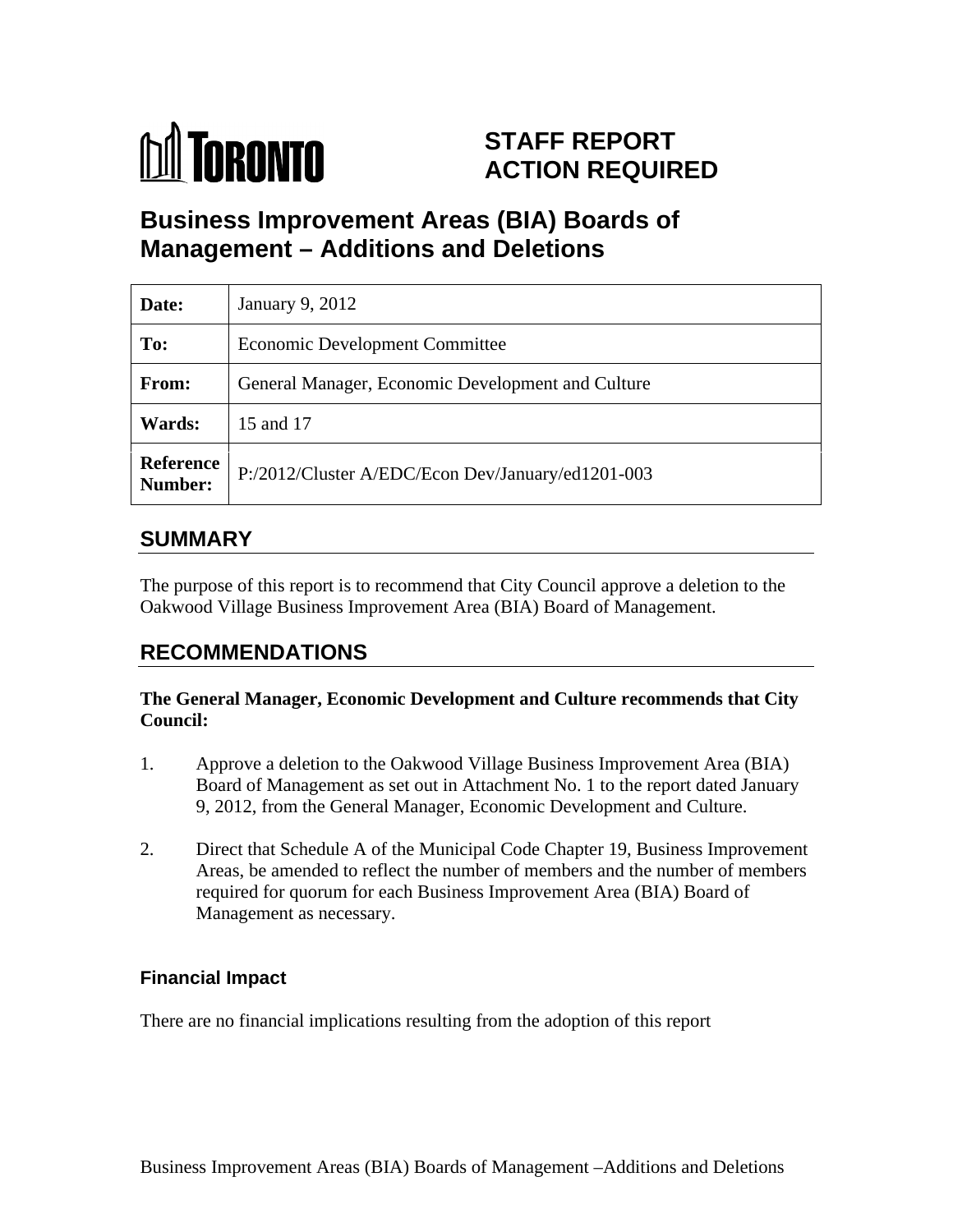#### **DECISION HISTORY**

At its meeting of February 7, 2011, City Council appointed members to Oakwood Village BIA Board of Management. <http://www.toronto.ca/legdocs/mmis/2011/ed/bgrd/backgroundfile-34943.pdf>

## **ISSUE BACKGROUND**

From time to time, it is necessary to remove BIA Boards of Management members who are no longer able to serve, add new members to fill vacant positions, and revise the size of the BIA Boards and the number required for quorum as set out in Chapter 19 of the Toronto Municipal Code. City Council must consider such additions and deletions of members to BIA Boards of Management if the BIA is located within the boundaries of more than one Community Council. These additions and deletions must first be considered by the Economic Development Committee, not the respective Community Councils.

#### **COMMENTS**

The Oakwood Village BIA is governed by the North York and Toronto and East York Community Councils. As a result of the deletion of one BIA Board of Management member, the number of members will be reduced to 6. Quorum will remain at 3.

## **CONTACT**

Ron Nash Economic Partnership Advisor, BIA Office Tel: 416 392-7354 Fax: 416 392-1380 E-mail: rnash@toronto.ca

## **SIGNATURE**

Michael H. Williams, General Manager Economic Development and Culture

## **ATTACHMENT**

Attachment No. 1: BIA Boards of Management Additions and Deletions.